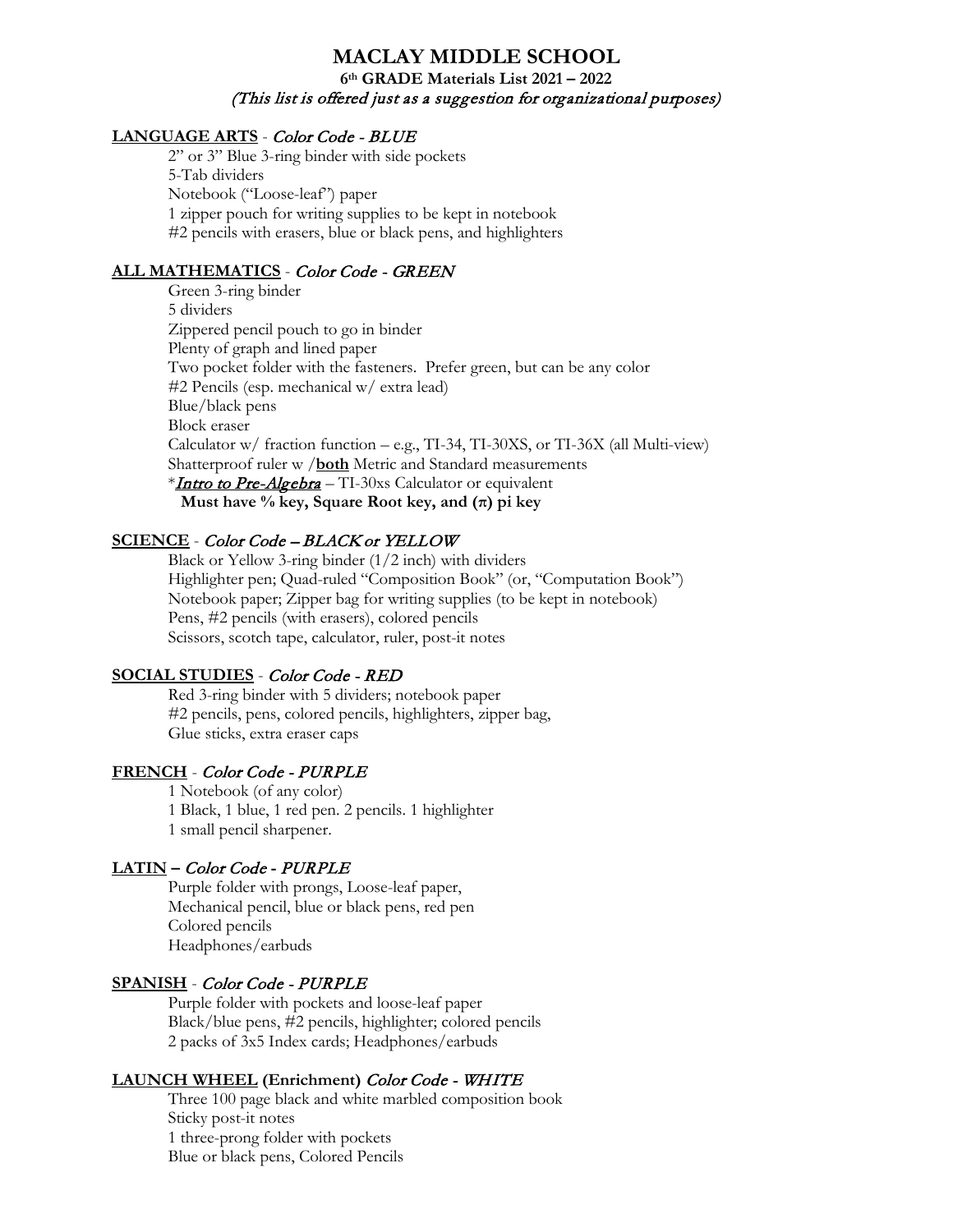### **MACLAY MIDDLE SCHOOL 7TH GRADE Materials List 2021 – 2022**

# (This list is offered just as a suggestion for organizational purposes)

### **LANGUAGE ARTS** - Color Code - BLUE

#2 pencils, highlighter, Colored Pencils, Sticky Notes Blue 3-ring binder with pockets, Lined notebook paper and 5 dividers Composition book (black and white marbled: 100 pages)

### **ALL MATHEMATICS** - Color Code – GREEN

Green 3-ring binder  $(1 \frac{1}{2})$ 5 dividers #2 pencils Red pen to grade Color pencils, highlighters, protractor Spiral Notebook with three holes to fit into Math binder \***Intro to Pre-Algebra and Pre-Algebra** – TI-30xs Calculator or equivalent **Must have % key, Square Root key, and**  $(\pi)$  **pi key** \*Algebra I **–** TI Graphing Calculator

### **SCIENCE** - Color Code – BLACK or YELLOW

Black or Yellow (1 ½ or 2 inch) 3-ring binder with 5 dividers, Blue or black pens, #2 pencils, extra notebook paper, colored pencils Calculator, highlighter, 2-pocket folder Composition notebook, pack of index/notecards

### **SOCIAL STUDIES** - Color Code - RED

Red 3-ring binder with pockets and dividers Red book cover, notebook paper, reinforcement labels Pens; highlighter; extra eraser caps

### **FRENCH 1A** - Color Code - PURPLE

1 Notebook (of any color), 1 Black, 1 blue, 1 red pen 2 pencils. 1 highlighter, 1 small pencil sharpener.

### **LATIN 1A –** Color Code **–** PURPLE

Purple 3-ring binder w/ pockets & 4 dividers Loose-leaf paper Mechanical pencil, blue or black and red pens; colored pencils Latin/English dictionary (optional, but recommended) Index cards 3 x 5 (2 packs) Headphones/earbuds

### **SPANISH 1A** - Color Code - PURPLE

Purple folder with pockets Notebook paper Blue or Black pens, #2 pencils, color pencils and highlighters 3x5 index cards (2 packs) Headphones or earbuds Computer with listening and recording capabilities Must have charger at all times for computer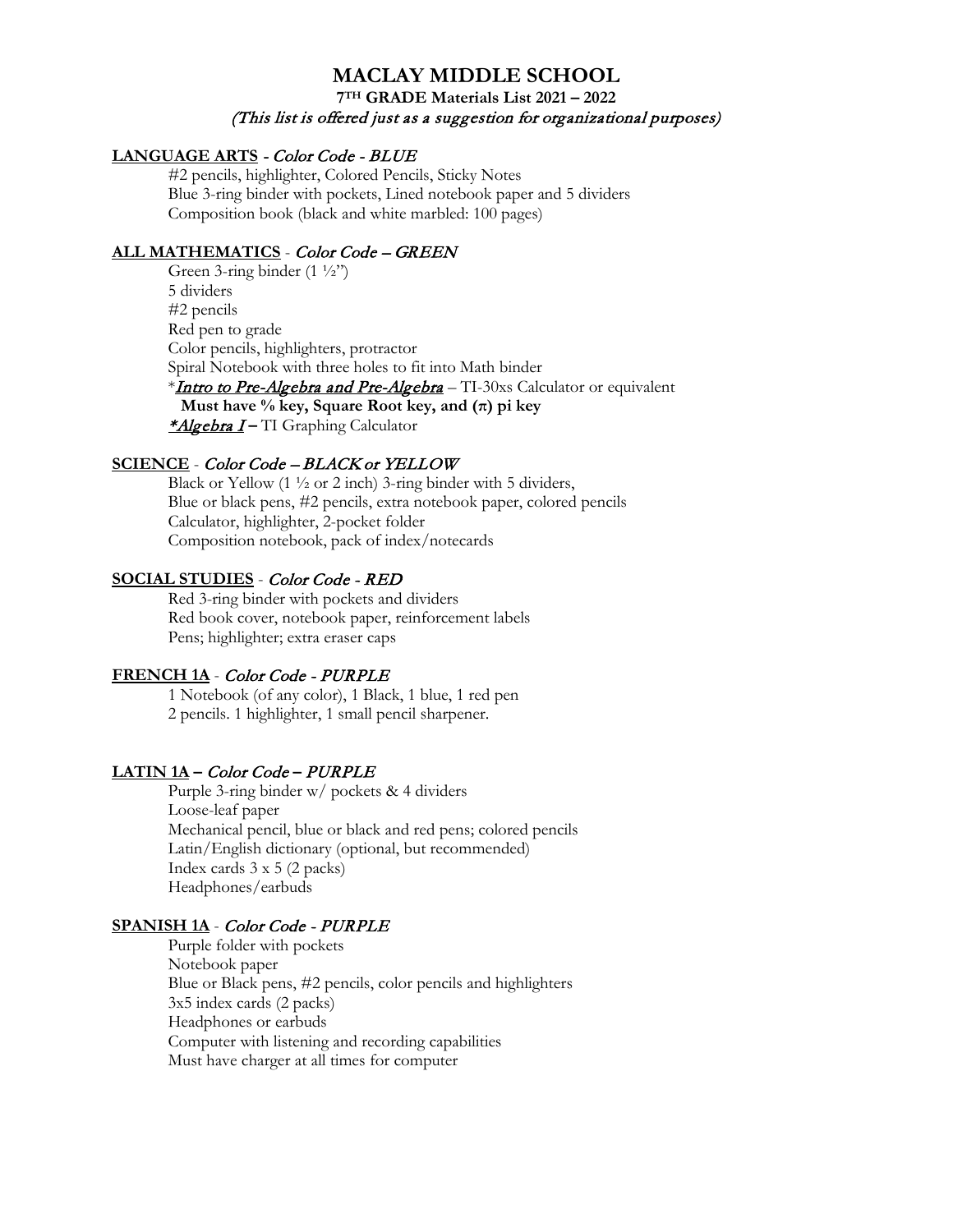### **MACLAY MIDDLE SCHOOL 8th GRADE Materials List 2021 – 2022**  (This list is offered just as a suggestion for organizational purposes)

#### **LANGUAGE ARTS** - Color Code - BLUE

#2 pencils, highlighter, Sticky notes Blue 3-ring binder with pockets, Lined notebook paper 2 composition notebooks 3 ring binder with 5 dividers & notebook paper Pencils, colored pencils, colored pens Scissors, glue sticks

#### **ALL MATHEMATICS** - Color Code – GREEN

Green 3-ring binder  $(1 \frac{1}{2})$ 5 dividers #2 pencils Red pen to grade Color pencils, highlighters, protractor Spiral Notebook with three holes to fit into Math binder *\*Topics in Algebra* – TI-30xs Calculator or equivalent  **Must have % key, Square Root key, and (π) pi key** \*Algebra I **–** TI Graphing Calculator **\***Geometry **-** Calculator must have Trigonometry function

### **SCIENCE** - Color Code - BLACK

Binder (2", 3-ring, yellow), Pencil Pouch Clipped into binder One pack of 8 dividers, 1 pack graph paper 100 page black and white marbled composition book Assorted color pens & highlighters 1 pack notebook paper, 1-2 packs of pencils, Calculator

### **SOCIAL STUDIES** - Color Code - RED

Red 3-ring binder for notes with dividers, #2 pencils, blue or black pens, Highlighters (1 pack),

# **FRENCH 1B** - Color Code - PURPLE

1 Notebook (of any color) 1 Black, 1 blue, 1 red pen. 2 pencils. 1 highlighter 1 small pencil sharpener.

#### **LATIN 1B –** Color Code - PURPLE

Purple 3-ring binder w/ pockets & 4 dividers Loose-leaf paper, mechanical pencil, blue or black and red pens, color pencils, Latin/English dictionary (optional, but recommended) Index cards 3 x 5 (2 packs) Headphones/earbuds

#### **SPANISH 1B** - Color Code - PURPLE

Purple folder with pockets Notebook paper Blue or Black pens, #2 pencils, color pencils and highlighters 3x5 index cards (2 packs) Headphones or earbuds Computer with listening and recording capabilities Must have charger at all times for computer